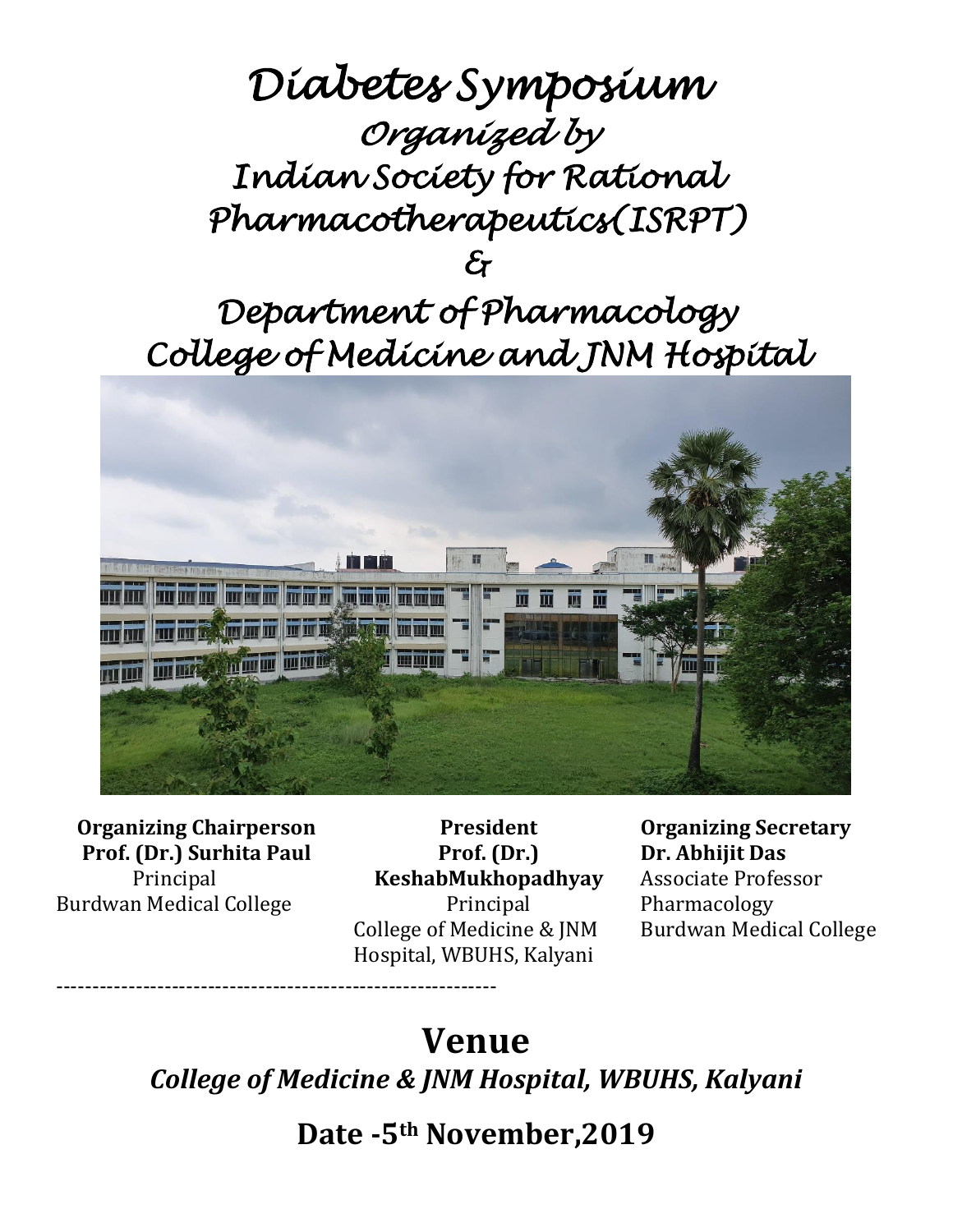## **ORGANIZING COMMITTEE**

Prof. (Dr.) Rajendra Pandey Prof. (Dr.) Debasis Bhattacharyya Hon' ble Vice Chancellor **Education** Director of Medical Education The West Bengal University of Health Sciences Health and Family Welfare

### **Chief patron Chief Advisor**

 West Bengal **Organizing Secretary Organizing Co Secretary** Dr. Abhijit Das **Dr. Chanchal Kumar Dalai** 

### **Treasurers**

Dr. Abhishek Ghosh Dr. Agnik Pal

#### **Patrons**

- Prof. (Dr.) SusantaKumar Bandyopadhyay
- Prof. (Dr.) RabindraNath Chatteriee
- Prof. (Dr.) Anup Kumar Das
- Prof. (Dr.) SudebMondal
- Prof. (Dr.) Krishnanghu Ray
- Prof. (Dr.) Santanu Kumar Tripathi
- Prof. (Dr.) Dipankar Bhattacharyya
- Prof. (Dr.) Ranendra Kumar Roy
- Prof. (Dr.) AmalKanti Das
- Prof. (Dr.) AvijitHazra
- Prof. (Dr.) Suparna Chatterjee
- Dr. Tapas Kumar Dutta
- Dr. S. C. Dey

### **Advisors**

- 1. Prof. (Dr.) Debasri Das Biswas, HOD, Pharmacology, CNMC, Kolkata
- 2. Prof. (Dr.) Asim Kumar Ghosh , HOD, Pharmacology, I Q City Medical College
- 3. Prof. (Dr.) Arup Kumar Maitra HOD, Pharmacology, SRIMS , Durgapur
- 4. Prof. (Dr.) GoutameswarMazumdar HOD, Pharmacology, NBMC, Darjeeling
- 5. Prof. (Dr.) Radharaman De ,HOD, Pharmacology, R.G. Kar Medical College, Kolkata
- 6. Prof. (Dr.)Asoke Kumar Das, HOD, Pharmacology, COMSDH, Kamarhati
- 7. Prof. (Dr.) Syed Mohammad Naser,HOD, Pharmacology, BSMC, Bankura
- 8. Prof. (Dr.) Supriti Biswas, HOD, Pharmacology, BMC, Burdwan
- 9. Prof. (Dr.) Sonali Mukherjee, HOD, Pharmacology, ESI PGIMSR Joka, Kolkata
- 10. Prof. (Dr.) Susmita Chakraborty, HOD, Pharmacology, MMC & H, Malda
- 11. Prof. (Dr.) DipakKumar Sarkar ,HOD, Pharmacology, Medical College, Kolkata
- 12. Prof. (Dr.) Ram Narayan Maity, HOD, Pharmacology, MMC, Midnapur
- 13. Prof. (Dr.) LopamudraDhar Chowdhury, HOD, Pharmacology, MMC& H, Murshidabad
- 14. Prof. (Dr.) Sukanta Sen, HOD, Pharmacology, ICARE IMSR &Dr B C Roy Hospital, Haldia
- 15. Dr Tapas Bera , HOD, Pharmacology, NilratanSirkar Medical College, Kolkata
- 16. Dr. Arunava Biswas ,HOD, Pharmacology, CoochbeharGovt Medical College
- 17. Dr. Uttam Kr. Roy , HOD, Pharmacology, RaigunjGovt Medical College and Hospital
- 18. Dr. ParamaSengupta HOD, Pharmacology, Diamond HarbourGovt Medical College
- 19. Dr. Amrita Sil , HOD, Pharmacology, RampurhatGovt Medical College and Hospital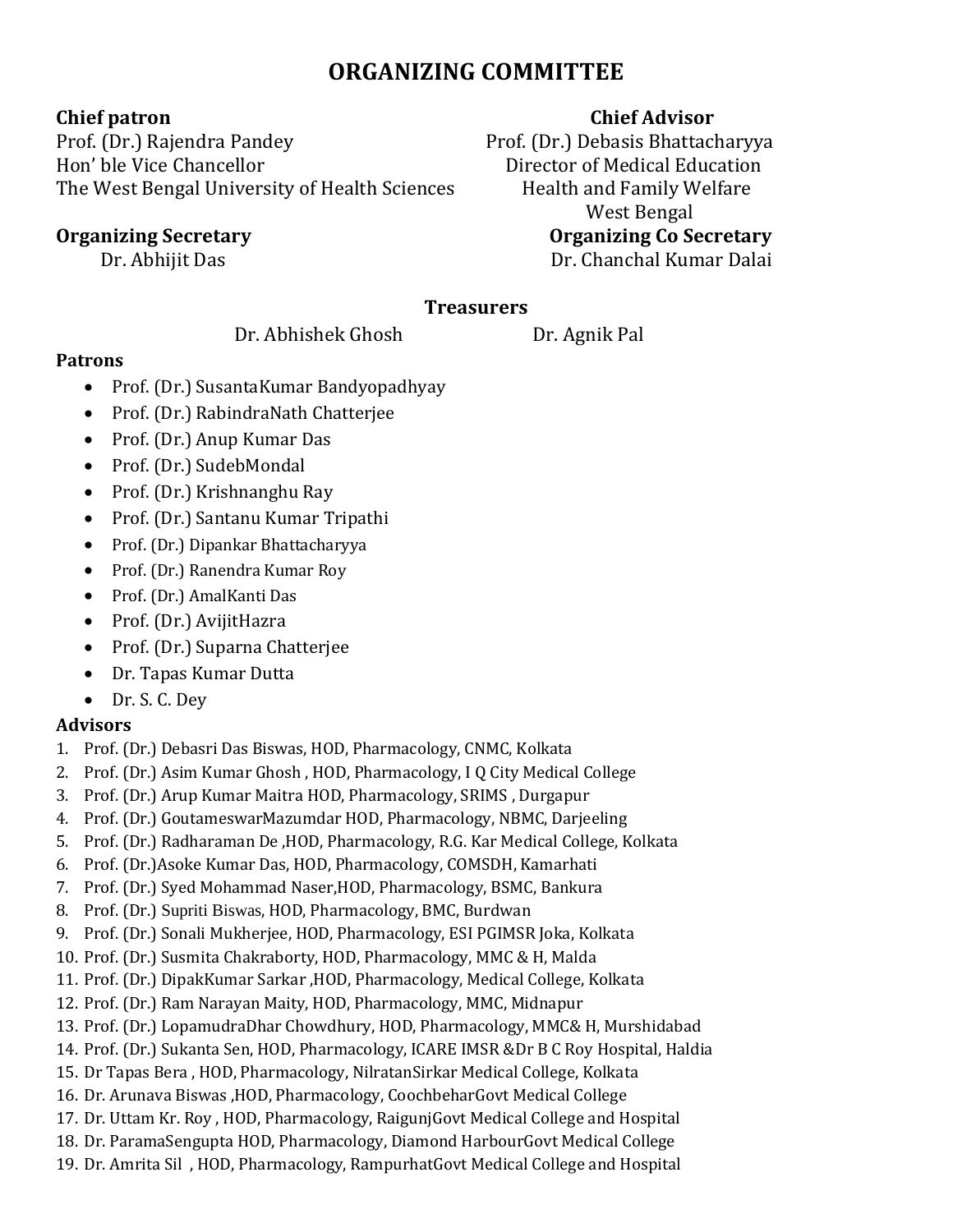## INVITATION

*Dear colleagues,*

*It is our immense pleasure to inform you that one day symposium on'Diabetes Update' will be held at College of Medicine and JNM Hospital,WBUHS, Kalyani, Nadia, WestBengal on5 th November,2019. We eagerly await your auspicious presence.*

*The Indian Society for Rational Pharmacotherapeutics (ISRPT) was founded in New Delhi in 2007 by a group of pharmacologists. The objective of ISRPT are to foster and disseminate the science of drug research and its rational use, advancement of Clinical Pharmacology in the country, develop and suggest contemporary changes in curriculum and syllabus for Medical Undergraduate and Postgraduate students in Pharmacology, provide expertise for conducting and monitoring Clinical trials in India, foster the culture of Pharmacovigilance in the country, empower the patients / public in safe use of drugs/medicines (Patient advocacy).*

*College of Medicine & JNM Hospital, WBUHS, Kalyani, Nadia, was set up under the ownership and administrative control of the WestBengal University of Health Sciences (WBUHS), in the year 2009 with objective to provide best teaching facilities and knowledge among medical students (MBBS)and to provide the best medicare facilities to the people in and around Kalyani.* 

*Diabetes is a leading health burden in India. Studies in different parts of India have demonstrated an escalating prevalence of diabetes not only in urban populations, but also in rural populations. The prevalence of prediabetes is also high. Rational therapy with close monitoring are urgently required to control blood sugar level and to decrease the micro and macro vascular complications and ultimately betterment of QOL.*

*This symposium will highlight the pathophysiology, treatment options, and management of complications of Diabetes.*

*You are welcome to College of Medicine & JNM Hospital, WBUHS, Kalyani, for this academic feast.* 

*With best wishes and hoping to see you in Kalyani.*

*Dr. Abhijit Das Organizing Secretary*